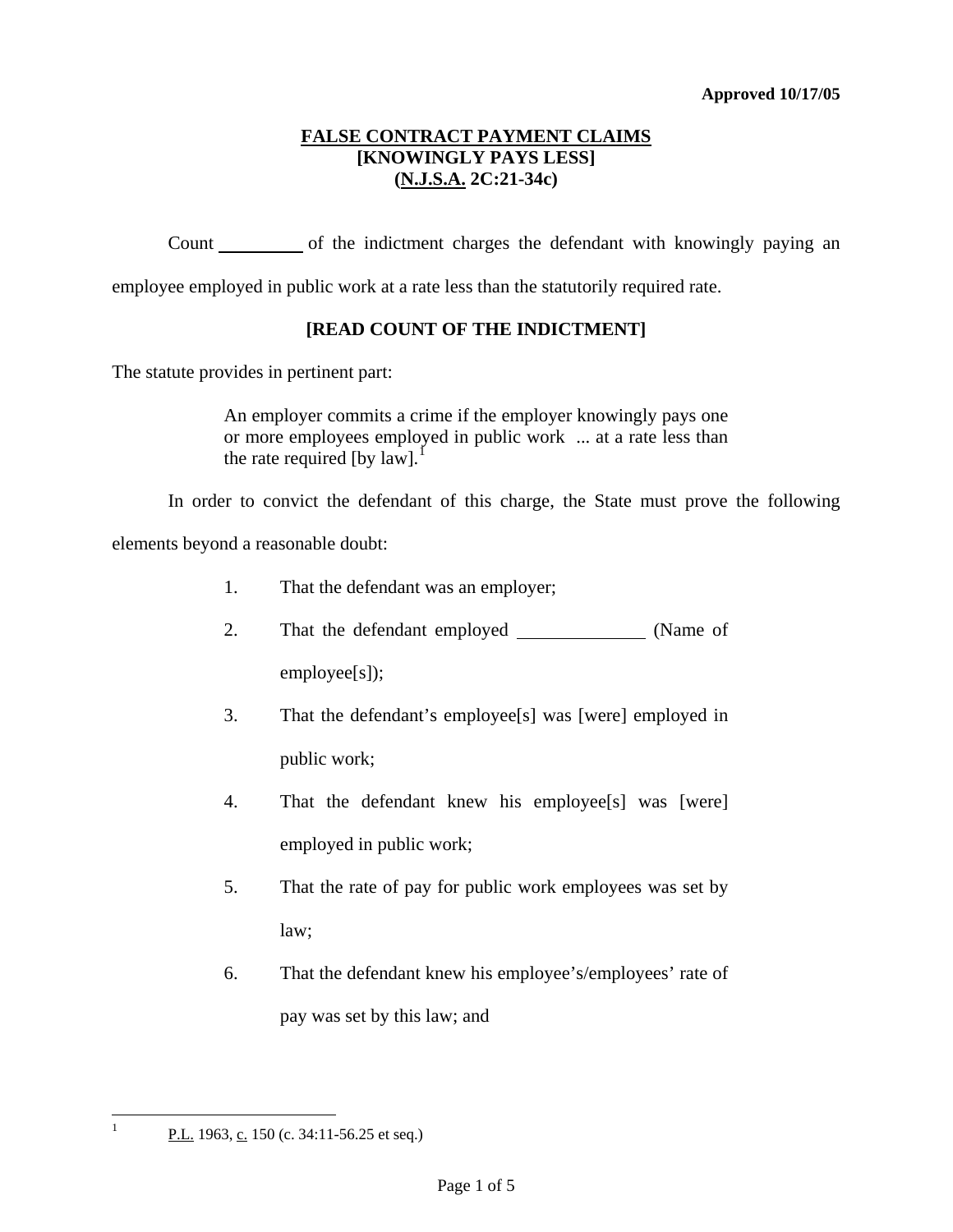7. That the defendant paid his/her employee[s] knowing it was less than the rate required by this law.

The first element that the State must prove beyond a reasonable doubt is that the defendant was an employer. An employer is defined as, "One who employs the services of others; one for whom employees work and who pays their wages or salaries. $\cdot$ <sup>[2](#page-0-1)</sup> An employer "includes any individual, partnership, association, corporation or any person or group of persons acting directly or indirectly in the interest of an employer in relation to an employee."<sup>[3](#page-1-0)</sup> An employee "includes any individual employed by an employer."<sup>[4](#page-1-1)</sup>

The second element the State must prove beyond a reasonable doubt is that the defendant employed \_\_\_\_\_\_\_\_\_\_ (Name of Employee[s]).

The third element the State must prove beyond a reasonable doubt is that the defendant's employee[s] was [were] employed in public works.

Public work means **[choose applicable]** construction, reconstruction, demolition, alteration, custom fabrication,<sup>[5](#page-1-2)</sup> or repair work, or maintenance work,<sup>[6](#page-1-3)</sup> including painting and decorating, done under contract<sup>[7](#page-1-4)</sup> and paid for in whole or in part out of the funds of a public body,<sup>[8](#page-1-5)</sup> except work performed under a rehabilitation program.<sup>[9](#page-1-6)</sup> Public work "shall also mean

 $\overline{2}$ <sup>2</sup> Black's Law Dictionary  $5^{th}$  Ed. 1979

<span id="page-1-0"></span> $\frac{3}{4}$  N.J.S.A. 34:11-56a1(g)

<span id="page-1-1"></span> $\frac{1}{5}$  N.J.S.A. 34:11-56a1(h).

<span id="page-1-2"></span><sup>5</sup> N.J.S.A. 34-11-56.26(12) defines "custom fabrication" as, "the fabrication of plumbing, heating, cooling, ventilation or exhaust duct systems, and mechanical insulation."

<span id="page-1-3"></span><sup>6</sup> N.J.S.A. 34:11-56.26(3) defines "Maintenance work" as, "the repair of existing facilities when the size, type or extent of such facilities is not thereby changed or increased."

<span id="page-1-4"></span>Contract is defined by Black's Law Dictionary  $5<sup>th</sup>$  Ed. 1979 as, "an agreement between two or more persons which creates an obligation to do or not to do a particular thing."

<span id="page-1-5"></span><sup>8</sup> N.J.S.A. 34:11-56.26(4) defines "Public body" as, "the State of New Jersey, any of its political subdivisions, any authority created by the Legislature of the State of New Jersey and any instrumentality or agency of the State of New Jersey or of any of its political subdivisions."<br><sup>9</sup> N.J.S.A. 34:11-56.26(8) defines "Work performed under a rehabilitation program" as, "work arranged by

<span id="page-1-7"></span><span id="page-1-6"></span>and at a State institution primarily for teaching and upgrading the skills and employment opportunities of the inmates of such institutions."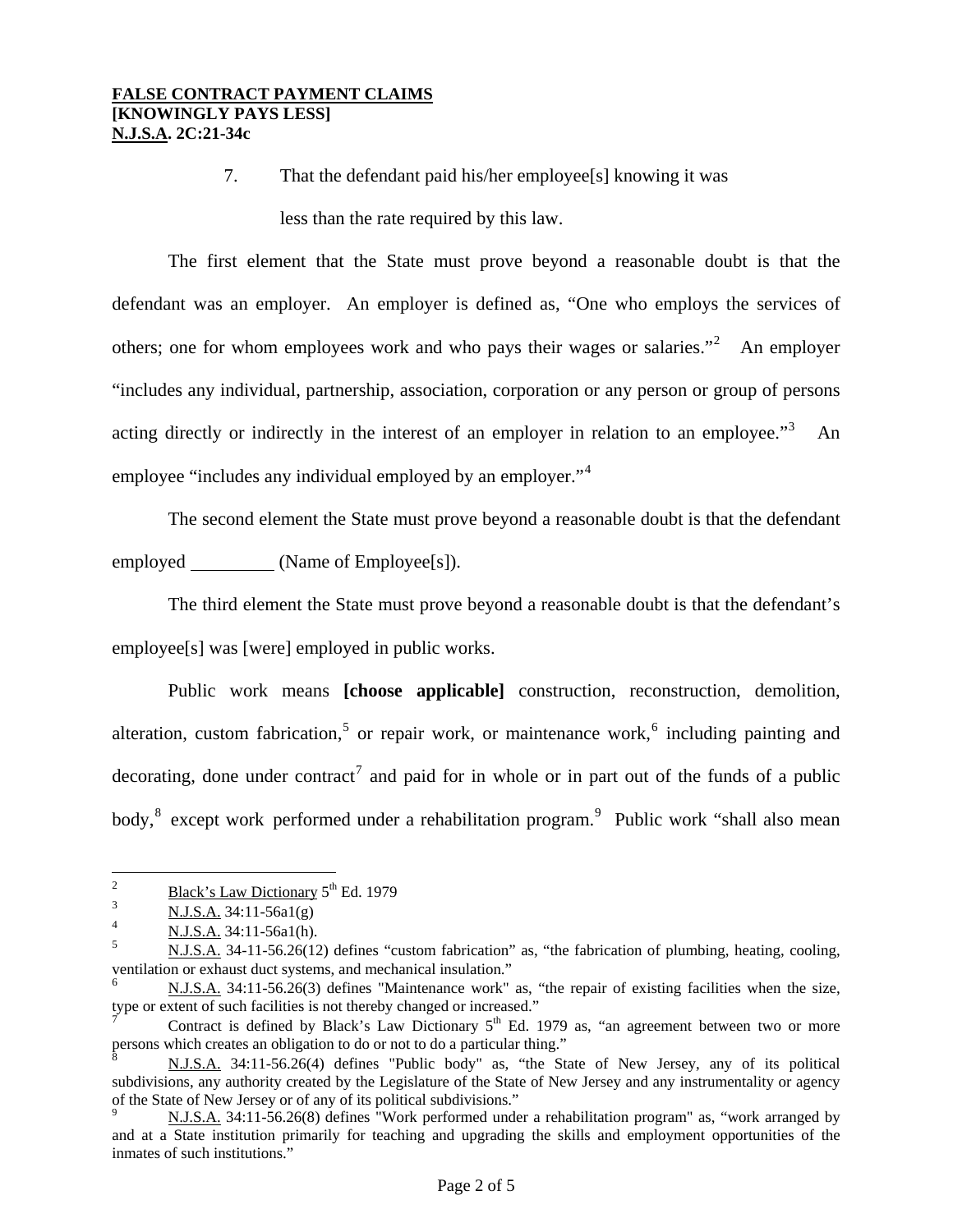## **FALSE CONTRACT PAYMENT CLAIMS [KNOWINGLY PAYS LESS] N.J.S.A. 2C:21-34c**

**[choose applicable]** construction, reconstruction, demolition, alteration, custom fabrication, or repair work, done on any property or premises, whether or not the work is paid for from public funds, if, at the time of the entering into of the contract: (a) Not less than 55% of the property or premises is leased by a public body, or is subject to an agreement to be subsequently leased by the public body; and (b) The portion of the property or premises that is leased or subject to an agreement to be subsequently leased by the public body measures more than 20,000 square feet." $^{10}$  $^{10}$  $^{10}$ 

The fourth element that the State must prove beyond a reasonable doubt is that the defendant knew his employee[s] was [were] employed in public work.

I have already defined "public work."

A person acts knowingly with respect to the nature of his/her conduct or the attendant circumstances if he/she is aware that the conduct is of that nature or that such circumstances exist or the person is aware of a high probability of their existence. A person acts knowingly with respect to a result of the conduct if he/she is aware that it is practically certain that the conduct will cause such result. "Knowing," "with knowledge," or equivalent terms have the same meaning.

<span id="page-2-0"></span>Knowledge is a condition of the mind. It cannot be seen. It can only be determined by inference from the defendant's conduct, words or acts. A state of mind is rarely susceptible of direct proof but must ordinarily be inferred from the facts. Therefore, it is not necessary that the State produce witnesses to testify that an accused said that he/she had a certain state of mind when he/she did a particular thing. It is within your power to find that such proof has been furnished beyond a reasonable doubt by inference which may arise from the nature of his/her

 $10\,$ N.J.S.A. 34:11-56.26(5).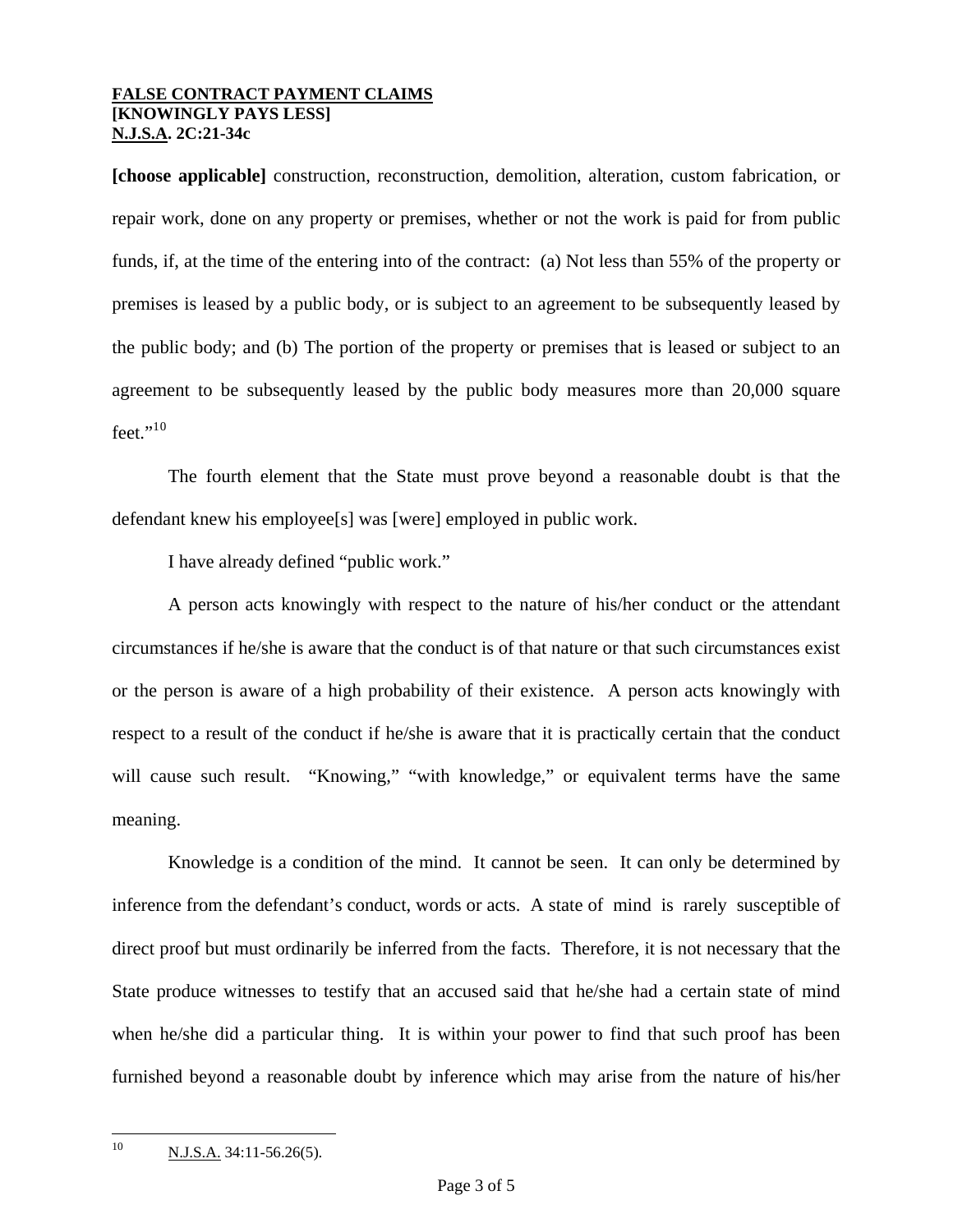#### **FALSE CONTRACT PAYMENT CLAIMS [KNOWINGLY PAYS LESS] N.J.S.A. 2C:21-34c**

acts and conduct and from all he/she said and did at the particular time and place and from all the surrounding circumstances established by the evidence.

The fifth element that the State must prove beyond a reasonable doubt is that defendant's employees rate of pay was set by law.

The law requires that employees "engaged in public works" must be paid no less than the "prevailing wage level for workmen $11$  $11$  engaged in public works." The law defines the prevailing wage as, "the wage rate paid by virtue of collective bargaining agreements by employers employing a majority of workers of that craft or trade subject to said collective bargaining agreements, in the locality<sup>1[2](#page-3-0)</sup> in which the public work is done."<sup>1[3](#page-3-1)</sup> In order for the State to prove this element you must be convinced beyond a reasonable doubt that the prevailing wage level in this case was not less than  $\frac{1}{4}$ .

The sixth element that the State must prove beyond a reasonable doubt is that the defendant knew that his employee's/employees' rate of pay was set by law.

The seventh element that the State must prove beyond a reasonable doubt is that the defendant paid his/her employee[s] knowing it was less than the rate required by law.

 $11$ 11 N.J.S.A. 34:11-56.26(7) defines "workman" or "worker" as, "includ[ing] [any] laborer, mechanic, skilled or semi-skilled, laborer and apprentices or helpers employed by any contractor or subcontractor and engaged in the performance of services directly upon a public work, regardless of whether their work becomes a component part thereof, but does not include material suppliers or their employees who do not perform services at the job site. For the purpose of P.L.1963, c. 150 (C.34:11-56.25 et seq.), contractors or subcontractors engaged in custom fabrication shall not be regarded as material suppliers."

<span id="page-3-0"></span><sup>12</sup> N.J.S.A. 34:11-56.26(2) defines "locality" as, "any political subdivision of the State, combination of the same or parts thereof, or any geographical area or areas classified, designated and fixed by the commissioner from time to time, provided that in determining the "locality" the commissioner shall be guided by the boundary lines of political subdivisions or parts thereof, or by a consideration of the areas with respect to which it has been the practice of employers of particular crafts or trades to engage in collective bargaining with the representatives of workers in such craft or trade."

<span id="page-3-2"></span><span id="page-3-1"></span> $\frac{N.J.S.A.}{N}$  34:11-56.26(9).<br><sup>14</sup> Where the parties have entered a stipulated agreement as to the prevailing wage level, the jury must be instructed to treat this fact as undisputed. The jury must also be instructed that, as with all evidence, the undisputed facts can be accepted or rejected by the jury in reaching a verdict. See Model Criminal Jury Charge: Stipulations. Additionally, the stipulation must be marked and filed as a Court Exhibit. See State v. Wesner, 372 N.J. Super. 489 (App. Div. 2004).